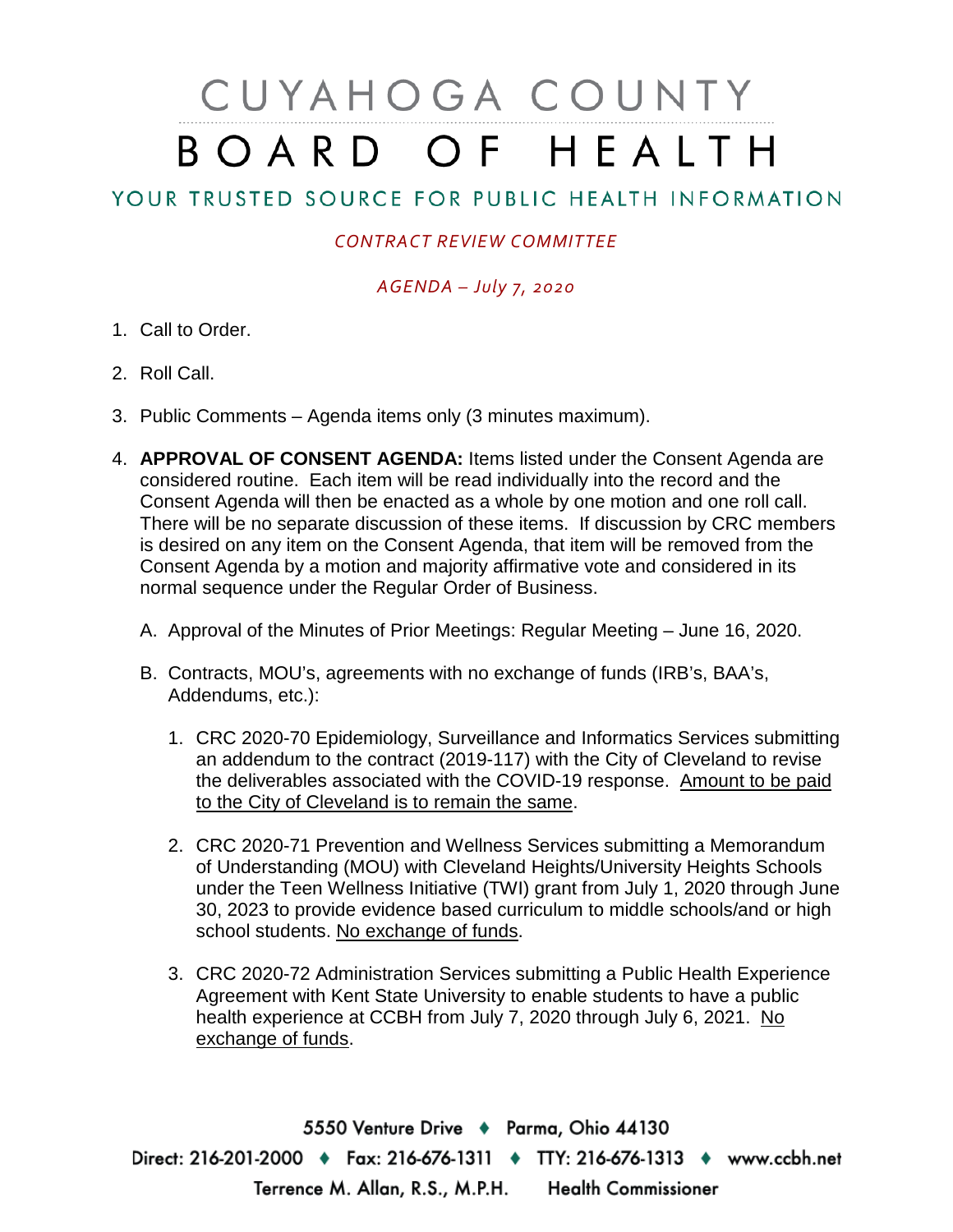#### 5. **CONTRACTS AND AWARDS:**

A. Tabled Items

None

- B. New Items For Review
	- 1. Bid/Quote Openings ≥ \$25,000.00
		- a. CRC 2020-73 RFP #2020-03 Ending The HIV Epidemic- A Plan for America- RW HIV/AIDS Program Parts A & B- Direct Services
	- 2. Bid/Quote Openings < \$25,000.00

#### *Lead Program*

a. CRC 2020-74 1617 Hopkins Avenue Up and Down Lakewood, Ohio 44107

*Household Sewage Program* 

- a. CRC 2020-75 7549 Big Creek Parkway Middleburg Heights, Ohio 44130
- b. CRC 2020-76 6806 Big Creek Parkway Middleburg Heights, Ohio 44130
- c. CRC 2020-77 6347 Fitch Road Olmsted Township, Ohio 44138
- 3. Expenditures: Contracts < \$25,000.00
	- a. CRC 2020-78 Epidemiology, Surveillance and Informatics Services submitting an agreement with the Association of Ohio Health Commissioners (AOHC) to secure an emergency preparedness consultant from July 1, 2020 to June 30, 2021. Amount to be paid to AOHC is not to exceed \$5,278.00.

5550 Venture Drive ♦ Parma, Ohio 44130 Direct: 216-201-2000 • Fax: 216-676-1311 • TTY: 216-676-1313 • www.ccbh.net Terrence M. Allan, R.S., M.P.H. **Health Commissioner**